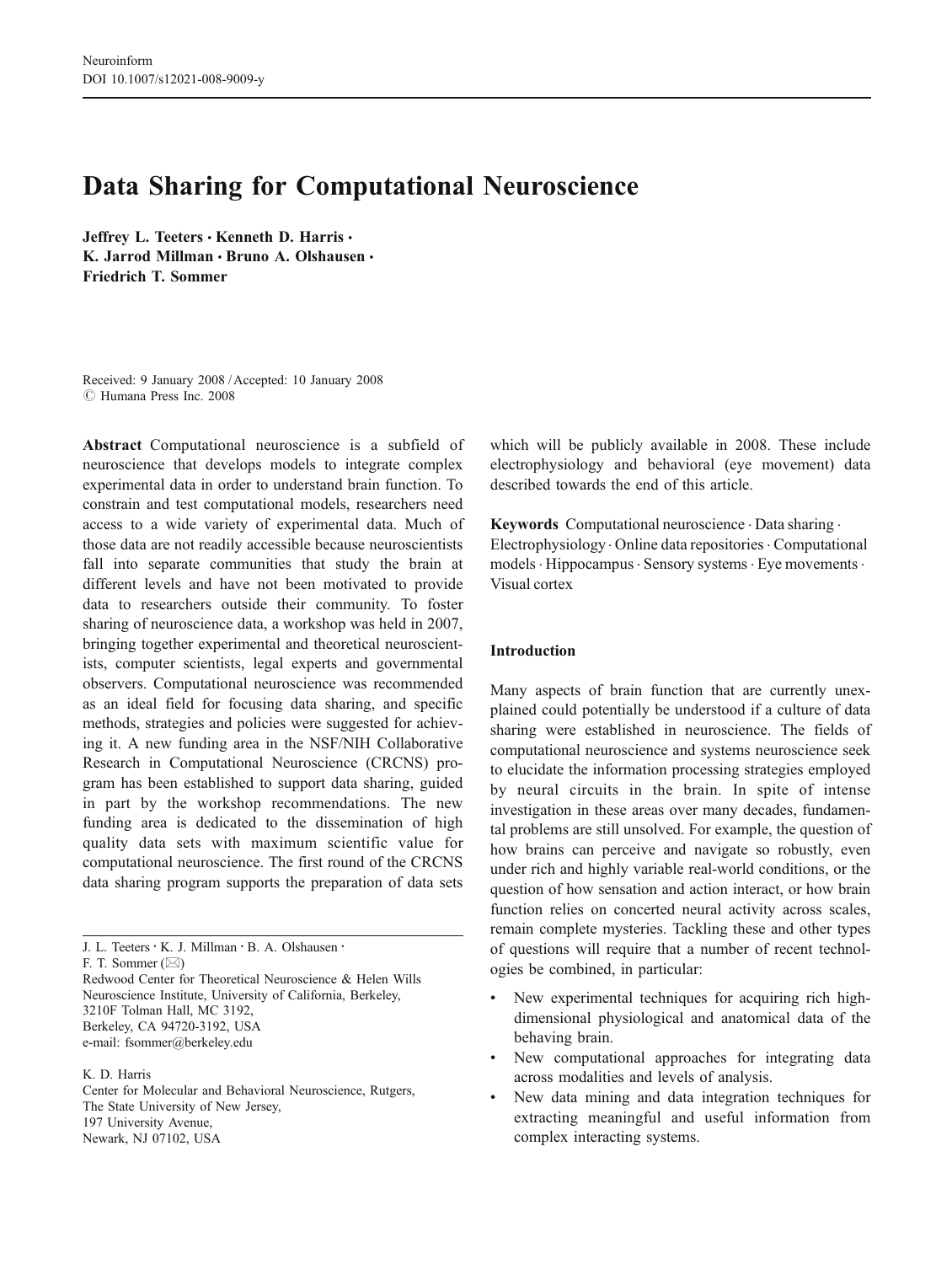Hybrid approaches using various combinations of expertise in these technologies extend and complement the traditional "single lab" approach and thereby promise new scientific discovery (Insel et al. [2004](#page-8-0)). The most flexible interface to allow researchers to combine different technologies is public data sharing. Thus, it is crucial for neuroscience to make data available to scientific communities rather than sequestering them in individual labs (Gardner et al. [2003](#page-7-0); Kennedy [2006](#page-8-0)).

To explore the best strategies for promoting data sharing in neuroscience a workshop was organized at the University of Maryland on June 6th and 7th, 2007. The workshop brought together five different groups of researchers and experts: (1) Principal investigators from experimental neuroscience labs presented data sets which they could prepare for data sharing. (2) Principal investigators from computer science and theoretical neuroscience labs shared their experiences with scientific databases (e.g. neuronal morphologies, gene expressions and linguistic data). (3) Representatives of national and international organizations to coordinate research in neuroscience. (4) An expert provided guidance about general legal issues of data and resource sharing. 5) Observers from federal funding agencies, NSF and NIH.

The following four sections summarize the assessments and recommendations that resulted from the discussions at the workshop. The fifth section describes the new CRCNS funding area to support data sharing that was guided in part by these recommendations.

# Objectives, Obstacles and Opportunities

How to Target the New Data Sharing Activity?

The successful examples for sharing neuroscience resources that already exist focus on specific data types, for instance, cell morphologies (NeuroMorpho.org; Liu and Ascoli [2007](#page-8-0)), cortical connectivity (CoCoMac.org; Koetter [2004](#page-8-0)), neuroimaging [\(http://www.fmridc.org](http://www.fmridc.org); Van Horn and Ishai [2007](#page-8-0)) and also open source analysis tools (Chronux.org), to give just a few examples. In general, workshop participants assessed that the willingness to share data is influenced by the following factors:

- & How difficult are the data to collect?
- Will sharing compromise individual research programs? (Are the shared data part of a lengthy ongoing study? Have the data been mined locally?)
- How will funding agencies acknowledge contributions?
- & How much time must data contributors devote to supporting the shared data?

& How difficult are the data to interpret? Might an investigator who was not involved in the experimental design or data collection make critical errors when using the data?

Any new data sharing initiative should focus on data types that are inadequately covered by existing initiatives. However, rather than being restricted to a particular data type, the workshop participants recommended that the new data sharing activity be guided by an overarching objective: to foster and advance computational neuroscience. Of course, for practical reasons, the activity has to initially focus on a few types of neuroscience resources. The workshop identified data from electrophysiology and from microscopic imaging of neural activity as resource types whose public availability is still vastly underrepresented though at least one pioneer effort exists (NeuroDatabase. org; Gardner [2004](#page-7-0)). The broader availability of such data can be expected to be of direct impact to computational neuroscience and neuroscience in general. Another important argument for focusing on neurophysiology data is that they can often be used to address multiple questions. Data that have been collected with one question in mind often turn out to be highly valuable to address other questions. Examples are: (1) Hippocampus recordings for mapping place fields were the basis for high-profile papers addressing questions concerning temporal organization of neural codes (Harris et al. [2003](#page-7-0); Harris et al. [2002](#page-8-0)). (2) Paired recordings using extracellular and intracellular electrodes originally collected for detecting dendritically generated action potentials provide ground truth for testing and comparing spike-sorting techniques (Harris et al. [2000](#page-8-0)).

# Impediments to Data Sharing

In practice, there are social and technical obstacles for creating public databases in neuroscience (Ascoli [2006](#page-7-0)). Currently, experimenters have reason to worry that sharing data could work against them and has no clear benefit. There is no established mechanism to provide credit for sharing data, and, conversely, in competitive situations shared data could even be used unfairly by reviewers in confidential paper reviews. Further, experimentalists are concerned about misinterpretation of their data by individuals who are insufficiently familiar with the experimental procedures. Theorists often underestimate the intricacies of interpreting experimental data appropriately. Also, it is important to realize that large gaps in language and ways of thinking between experimenters and theorists must be overcome. Many theorists believe that complex and seemingly disparate processes are based on a small set of basic principles. In contrast, biologists are aware of myriads of details that are necessary to fully understand the experimental component of the work.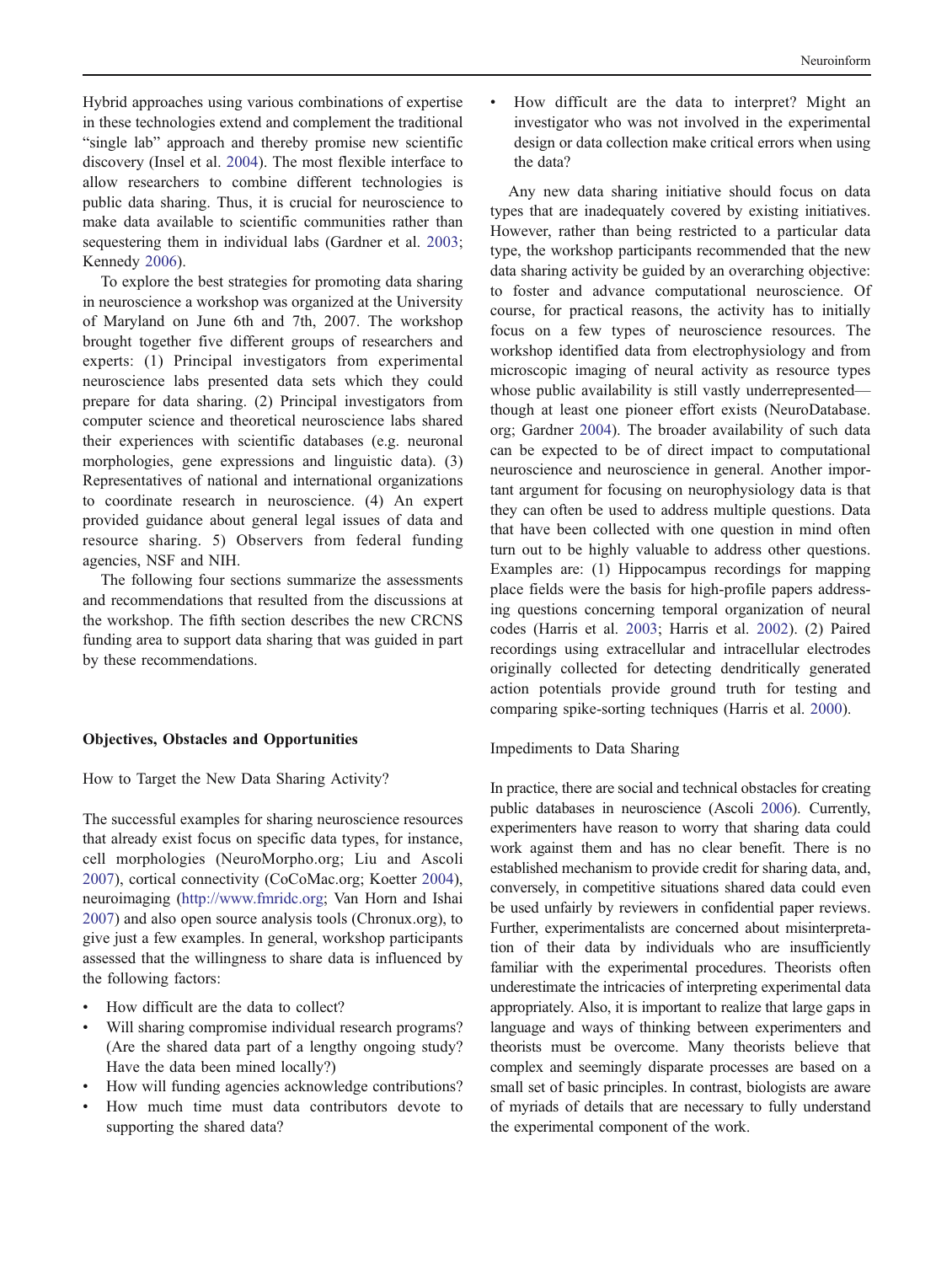A principal technical obstacle to data sharing in neuroscience is that there is currently no standard for specifying the metadata required for understanding a data set.

Recommended Strategies for New Data Sharing Activities

A central question discussed at the workshop was how data sharing in neuroscience could be achieved efficiently. There was broad consent that sharing should be voluntary and should obey the rule that whoever collected the data has priority in determining the rules for its use. In particular, the contributing lab should determine when—and to what extent—the data is made available, and the conditions under which it can be used.

Two endeavors are critical to advance data sharing in neuroscience: (1) the development of generally applicable database techniques and (2) pragmatic focal approaches for data sharing of particular types of data. There are already a number of successful focal activities of data sharing in neuroscience (see first paragraph in this section). The expansion of such focused efforts to more data types will have a high impact in the near future. Initiating and shaping communities that share certain data types can help define the specifications of database technology required for organization of neuroscience data across data types.

Data must be very well documented to reduce the danger of misinterpretation. Such documentation will require substantial work from the experimenter. Thus, the workshop participants concluded that funding mechanisms for data contributors are necessary to promote data sharing in neuroscience.

# Impacts on Research and Teaching

All workshop participants agreed that there are significant unexploited scientific and educational opportunities to be gained from sharing experimental data, analysis and modeling tools. In particular, the following impacts were identified:

- The analysis of experimental data gathered in an individual lab by multiple research groups with different perspectives is expected to significantly enhance understanding in neuroscience.
- & New scientific insights are expected if experimental data from several labs are combined and subjected to meta analyses that are unfeasible with individual data sets.
- Increased transparency, reproducibility and comparability of neuroscience results. Labs may be able to crosscheck their own results against those of other labs in a more quantitative manner than would be possible based on journal publications.
- Comprehensive repositories for neuroscience data and methods will be invaluable for neuroscience education.
- & Availability of web-based teaching infrastructures for students and investigators. Such infrastructures could consist of tutorials including data and teaching material made by biologists, as well as bibliographies of review articles and links to relevant websites.
- Creation of test beds for improving and benchmarking methods for analyzing and modeling neuroscience data could accelerate progress in software tools critical for basic neuroscience and clinical research.

Impact on Productivity in the Neuroscience Community

Many types of neurophysiology data sets, such as multichannel recordings in rat hippocampus, are typically acquired in one or two days by a team of highly trained and experienced experimenters. The analysis of even a single of these very large data sets can take years. At the same time, there is a growing community of theorists in neuroscience that are trained in analysis methods but that have no direct access to experimental data. The workshop participants concluded that this mismatch of skills and resources is one important reason that existing data sets are underexploited. At the same time too much theoretical expertise is spent on models that are not guided by data and often only of limited relevance to neuroscience. Thus, the desirable and most optimal resource allocation in neuroscience is to enlist more theorists with varied theoretical skills in analyzing and modeling experimental data sets. Public sharing of experimental data would offer the fastest and most flexible interface for organizing and optimizing this "resource allocation." First, it allows theorists to shift towards working on real data. Second, it improves the exploitation of existing experimental data. Third, it encourages new collaborations between theorists and experimental labs. Lastly, it creates new educational opportunities for students at institutions without direct access to neuroscience labs.

# Recommended Activities and Cautions

The workshop participants identified important activities that the planned data sharing activity should include:

The central services and infrastructure should provide:

- 1) Service to resource contributors: The major role of an infrastructure for data sharing is to lessen the burden on contributors to make their data/resources available. This includes making it easy to convert and upload data, safeguarding data, and relieving contributors from having to provide support to individual users.
- 2) Service to data users: The repository web site should offer a means of indexing and flexible online-access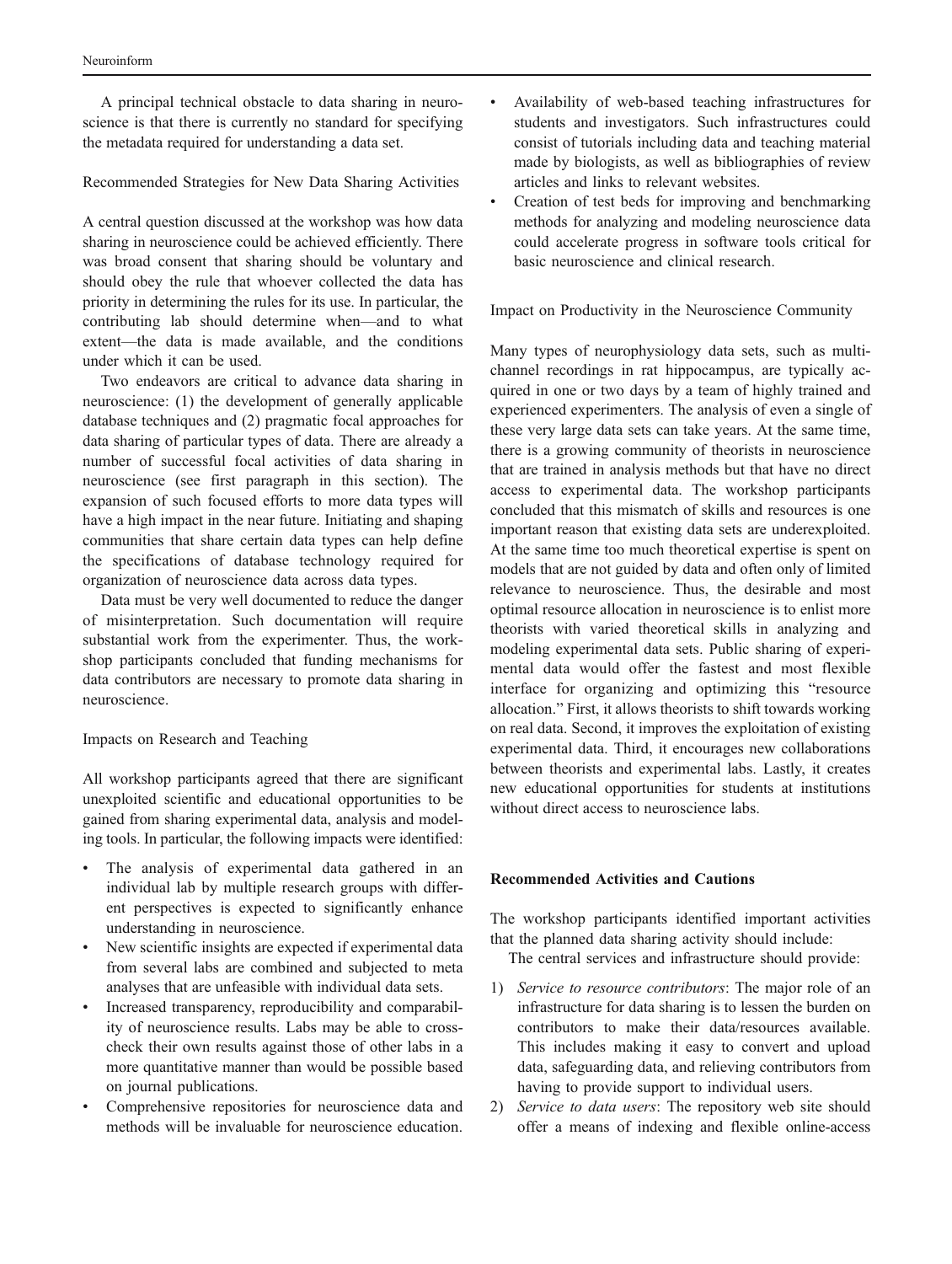and visualization. Further, each resource should have its individual facilities for user groups, such as a FAQ list and discussion board to enable problem resolution based on user interactions.

- 3) Ontologies: Experience gained from preparing data sets for sharing should be used to create and refine adequate ontologies for describing the data and metadata.
- 4) Monitoring of usage: Tracking and evaluating the usage is a very important measure for credit assignment to the resource contributors. Further, it is an important indicator to steer the activities in data sharing.
- 5) Expandable infrastructure: Although the initial scope is limited, it is important to set up the infrastructure, such as data formats, data transmission and browsing methods, and web resources so that they may be expanded and enhanced over time.

Additional resources (in addition to research resources):

- 6) Teaching tools: Explanatory tutorials for the shared resources will not only allow potential users to get oriented and acquainted with the data, they are also online facilities that can substantially improve education in neuroscience.
- 7) Challenges and competitions: To encourage new interdisciplinary approaches in neuroscience, contributions should be encouraged that can be used for organization of competitions and challenges. Good existing examples of such activities are the Berkeley Prediction Challenge (J. Gallant, F. Theunissen, [http://](http://neuralprediction.berkeley.edu/) [neuralprediction.berkeley.edu/](http://neuralprediction.berkeley.edu/)) and the Lausanne competition (W. Gerstner, A. Roth, F. Schuermann, R. Jolivet, http://icwww.epfl.ch/∼gerstner/QuantNeuron Mod2007/challenge.html) for predicting single neuron behavior. Such contributions should raise interesting questions and/or should offer benchmark environments for evaluating and comparing different solutions (e.g., data sets with some ground truth for comparing spike sorting algorithms).

Recommended strategies and cautions:

- 8) Responding to market demands: The data sharing activity should enable demand-driven scientific foci in the area of computational neuroscience. Thus, the main goal of the program should be to create an interactive market place for resources of particular significance for the field rather than creating a large repository for everything.
- 9) Funding mechanism for data contributions: To select contributions for funding, it was recommended to use a reviewing process involving outside reviewers to judge quality and importance.
- 10) Avoid trying to be all things to all people: Today, no single initiative for sharing resources over the web can

be all encompassing. It will be important that the planned data sharing activity closely ties in with other neuroscience initiatives. This includes the exchange with similar efforts (Gardner [2004](#page-7-0)) and the involvement with national (eg. Neural Information Framework by NIH—neurogateway.org, and Neuroscience Database Gateway by SfN—ndg.sfn.org), as well as international coordinating efforts (e.g. International Neuroinformatics Coordination Facility in Stockholm; Bjaalie and Grillner [2007](#page-7-0)).

- 11) Answer the needs of many: Experiences with current activities (e.g. competitions described under item 7, above) suggest that on-line availability alone is insufficient to foster broad use of a neurophysiology data set. Therefore, user-friendliness and attentiveness to user feedback are essential.
- 12) Seek dialogue with scientific community: The workshop discussed the initial procedures to start the effort in data sharing in neuroscience. As this effort is developing, feedback from the relevant communities will be crucial for success.
- 13) Sensitivity to specific problems with data sharing in neuroscience: The specific problems brought up were (1) the difficulty of communicating all relevant metadata about experimental conditions without direct interaction between contributors and data users, and (2) confidentially issues connected with drawing public attention to animal studies.
- 14) Miscellaneous concerns: Software is scalable, humans are not. Human costs to generate, share, access data. Security and privacy: think about security up front! Keep distribution/legal issues in mind (copyrighted stimulus material/disclaimer). Be aware of HIPAA, etc. Software used to setup the repository should be open source and documented.

# Organization of Data Sharing Activity

How can the above activities be accomplished? It is reasonable that most of the service requirements described under items (1) to (5) should be provided by a small core team of theoretical neuroscientists and programmers. Thus core services are being developed to implement and administer standardized procedures that can be used across resources that are shared in the program.

Further, for steering and evaluation of the activities (items 8–14) a governance board will be established. The board will include noninvolved experts in the field, experimental and theoretical neuroscientists, some active resource contributors, representatives of related activities and other experts. It is important that the board not only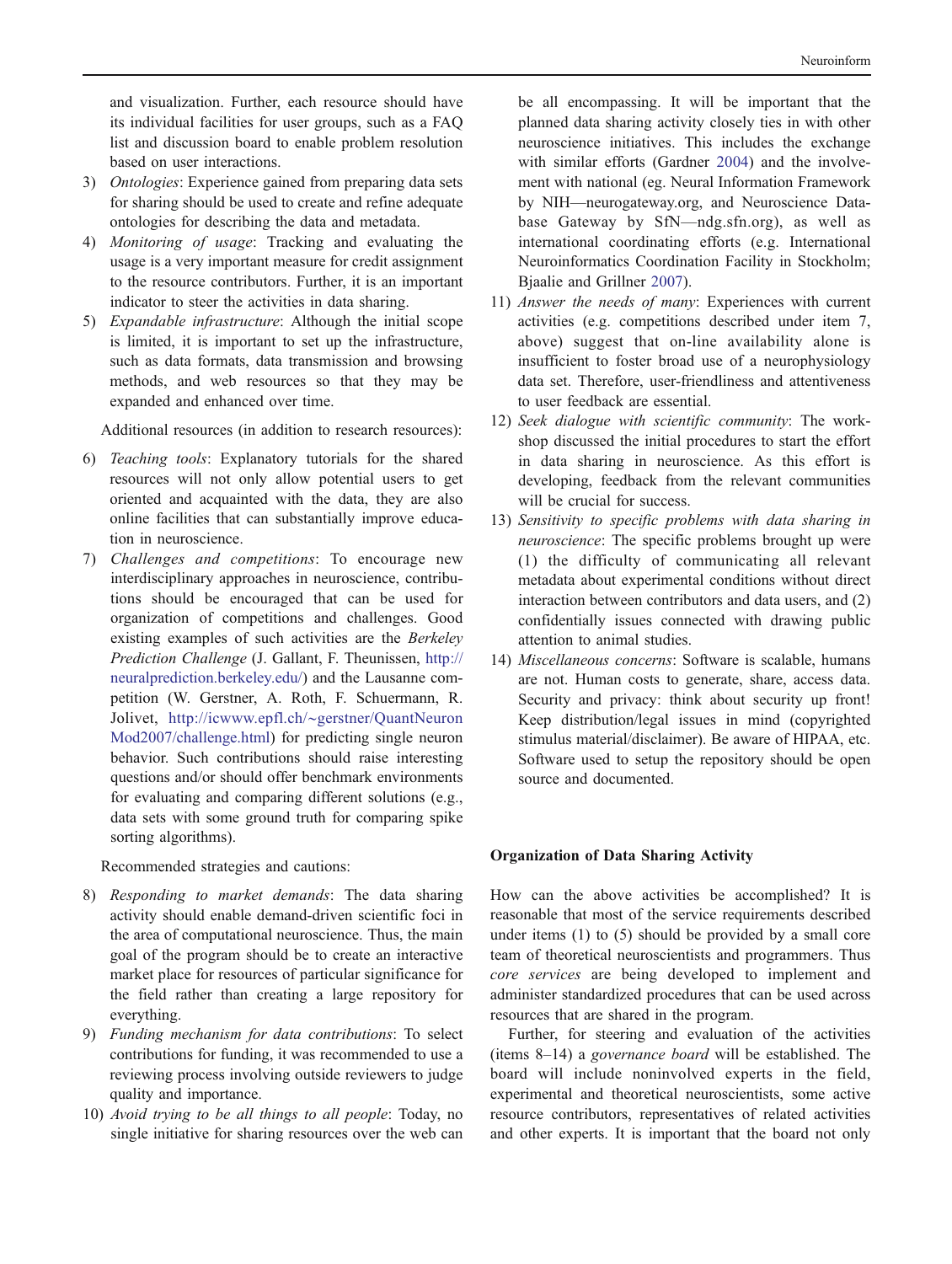represents neuroscience but different scientific communities. The board should guide important decisions concerning the core services. Conversely, the experience gathered in this data sharing project should be brought back to the relevant communities in workshops and publications. The proposed organization and interactions between the entities making up the data sharing activity is illustrated in Fig. 1.

# Specific Methods for Data Sharing Activity

#### The Metadata of an Experiment

Neuroscience experiments involve the generation and manipulation of large quantities of both raw and processed data. Without knowing the precise acquisition parameters and the experimental conditions the raw data are meaningless. Moreover, only when keeping track of the exact history of the analytic steps can an analysis result be correctly interpreted. All these metadata are typically scattered and too often lost. The ability to reanalyze one's own data depends critically on access to the totality of this disparate, information; the problem compounds when sharing the data. In the data preparation process the description of metadata will probably take the majority of the work of the data contributor. The metadata should include:

- Description of experimental conditions/experimental paradigms etc.
- Species, age of the animal, etc.
- Surgical procedures

Fig. 1 Recommended organization of data sharing activity

& Recording technique (electrode type, clamp method, etc.)



- Information of recorded cells, such as cell anatomy, type and laminar position
- & Tools/procedures used to process the data (e.g., type and parameters of spike sorting)
- Information on how stimuli were generated
- & Information on how the timing of the stimuli is correlated with the recordings
- & For cells in the visual system, if available, the size and location (eccentricity) of stimuli in retinal coordinates.
- & Known caveats about use of the data (identified artifacts, etc.)
- Links to publications

Organizing and Handling the Data

As mentioned earlier, a unified data model for handling metadata in neuroscience is still an open research problem. Thus, the workshop participants recommended a pragmatic approach to handle metadata. Information about experimental conditions can be handled in a database with stateof-the-art features. In particular, the database should allow for object-oriented schemes including inheritance and aggregation, and allow specifying default settings (e.g., conditions) that are automatically inherited. Information that cannot be fully organized in a database should be described in text form, perhaps supplemented by markups (XML). Existing schemes (for example Gardner [2004](#page-7-0) <http://brainml.org/>) should be extended and customized as needed.

To organize raw data and metadata of experiments in a clear fashion it will be advantageous to use a hierarchical data format, such as HDF5. Hierarchical data formats enable organizing not only the primary experimental data

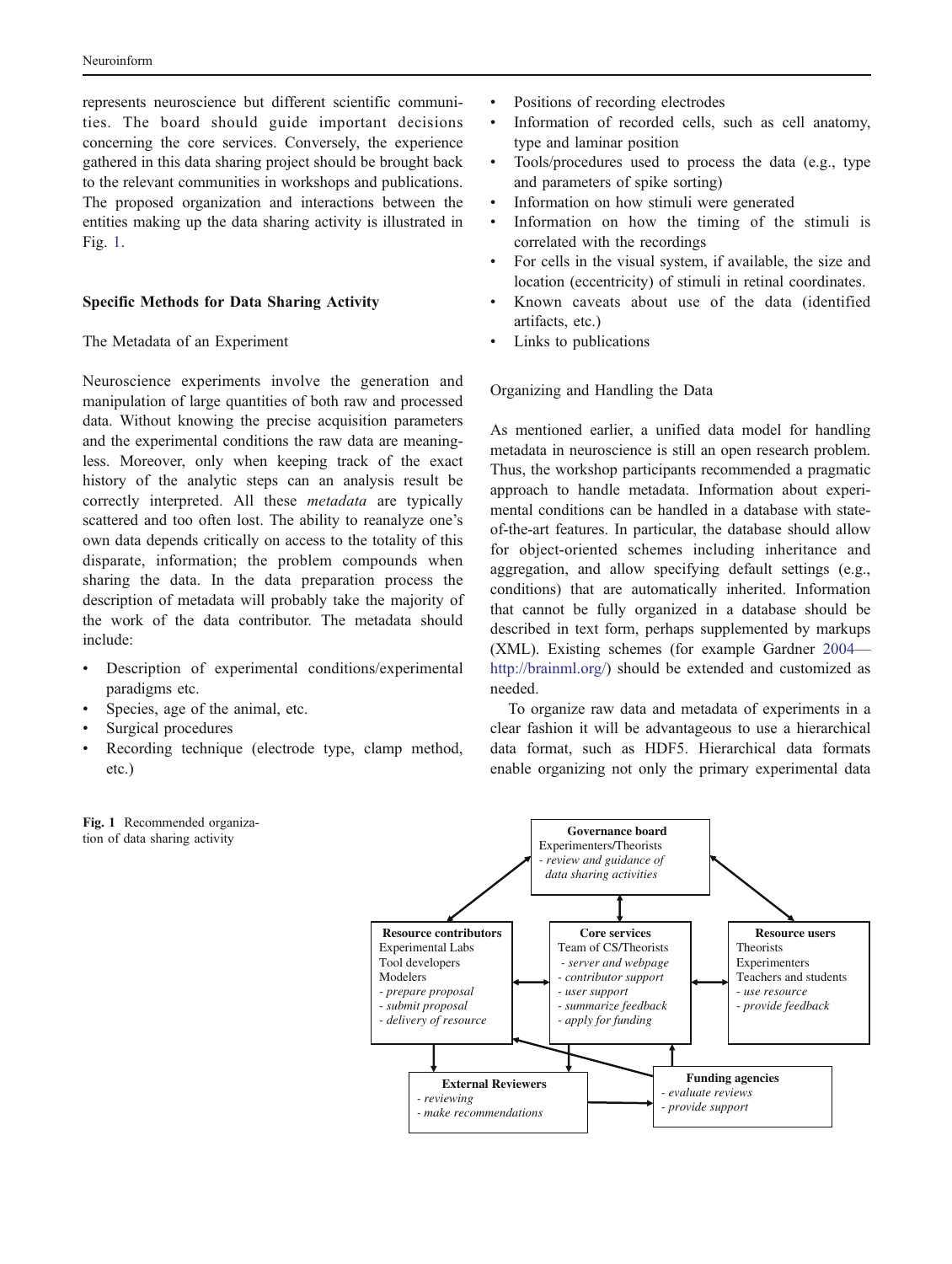but also the results from analyses of the data: Such secondary data sets can be put on levels in the hierarchy that reflect the number of analysis steps necessary to produce them. Further, HDF5 is supported by data access protocols, which provide flexible, partial online access for browsing of the data. This kind of functionality is important for user-friendly data access.

Version control, such as CVS or SVN (subversion) should be used for all available resources to allow tracking changes.

The core services should establish the infrastructure so that even very large data sets can be shared. For data sets that are too large to be transferred over the Internet a service should be provided for mailing hard disks (collaboration with Google's Palimpsest Project).

#### Validation of Contributions

Proposals for contributions of data or other resources should be reviewed by experts in the field. These experts should be asked to evaluate the proposed contribution with respect to scientific quality and relevance.

The course of each resource contribution should involve several stages of quality control. First, the contributing lab must carefully screen and analyze the data before selecting them for data sharing. Second, if data conversion is involved, the core services should provide configurable tools for the bidirectional conversion between the data formats. After a conversion cycle (to the new format and back) the data providers should verify—by screening and by data analysis using their own tools—that the conversion process did not corrupt the data. Third, the core services should check the consistency of the data.

# Levels of Control for Data Contributors

The level of control that data contributors will seek over studies of their data will vary widely. Some labs may allow publications about their data without requesting any direct involvement, simply requesting proper attribution of the data. This form of data sharing has proven to be most effective in other fields, such as Bioinformatics (e.g. Human Genome Database—<http://www.gdb.org>) and Linguistics (e.g. Linguistic Data Consortium—[http://www.ldc.](http://www.ldc.upenn.edu) [upenn.edu](http://www.ldc.upenn.edu)). In these fields, the lack of direct authorship of the contributor seems usually be compensated by credit for having created widely used data. Currently, there is no precedent but it seems reasonable to assume that such compensation would also work in neuroscience, as the impact of high-quality contributed data is realized and appreciated by the research community.

In some cases, labs may wish to control the publications involving their data. One concern is the possibility that other researchers might discover errors in earlier publications using the data. It was generally agreed that this reason, though understandable, is illegitimate: Although potentially troublesome in the short term, such discovery would be important for science and would also be in the long-term interest of the contributing lab. Two important reasons for some limited form of control were brought up in the workshop discussion. The first reason was the danger that miscommunication about meta-information could lead other researchers to publish erroneous conclusions. It was argued that peer review for publishing papers should in principle take care of this problem. However, some experimenters felt that this is not enough protection because even a single incident of data misinterpretation could have harmful effects on the reputation of the lab. The second reason was the fact that the contributed data are still used by the lab and therefore all publications using these data should be somehow coordinated.

A "soft" way for contributors to retain control over publications involving their data would be to request that researchers using their data contact their lab before publication. Although this might work in practice, nonobservance of the request can not be legally enforced. As was clarified by an expert on intellectual property, there is little legal basis for exerting and enforcing control over published data. As a general rule, data does not fall under US copyright protection.

A stronger way for contributors to retain some control over publications about their data is to release them partially and to keep some data that can be used to crossvalidate predictions about the data. The remaining data can be requested from the lab on a case-by-case basis. It was agreed that partial releases are still useful, if the released data is enough to enable interesting studies. The disadvantage of partial releases is that the lab stays coupled to the data-sharing process and must remain responsive to user requests.

To facilitate this, the repository should be designed to support releasing the data in varying degrees: Release all data for research activities; release large fractions but withhold some for cross-validation; release partial data for teaching purposes and release only metadata with a contact mechanism to gain more access.

# Evaluating Utility to the Community

The usage of individual data sets in the repository should be monitored and analyzed, for example using Google Analytics. The usage statistics and other user feedback is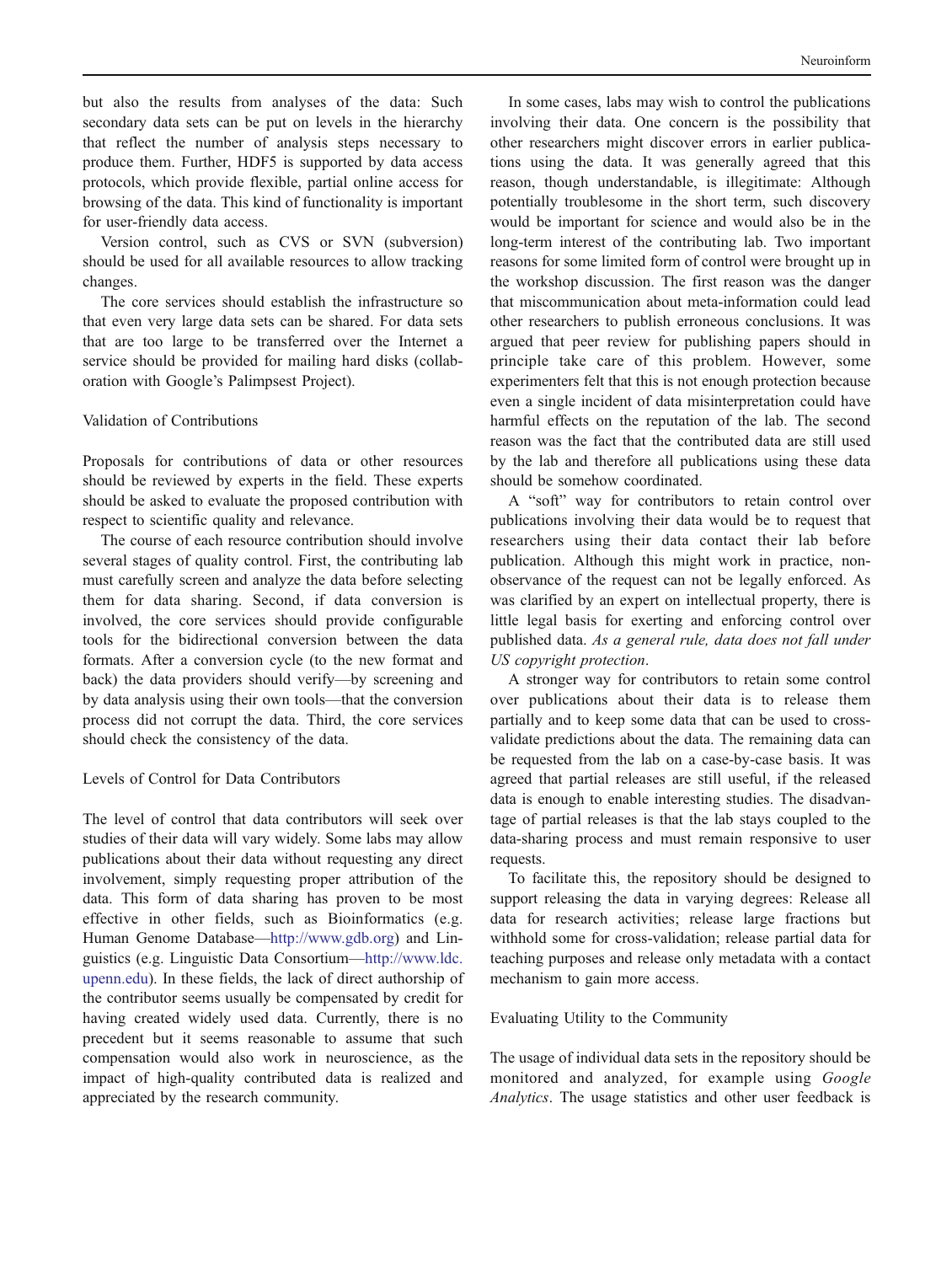important for assigning credit to contributors of resources. Further, it can be used to estimate the utility to the community and steer future efforts of the sharing activity.

#### CRCNS Data Sharing Program

The Collaborative Research in Computational Neuroscience (CRCNS) is a joint program of NSF and NIH that, since 2002, has supported integration of theoretical and experimental neuroscience through collaborative research projects typically involving two to five senior investigators. CRCNS has recently begun to offer funding for a new class of proposals focused on the sharing of data and other resources [\(http://www.nsf.gov/pubs/2008/nsf08514/nsf08514.htm\)](http://www.nsf.gov/pubs/2008/nsf08514/nsf08514.htm)).

NSF solicited comments on data sharing from the research community in March 2007. Responses from the community suggested that while sharing of data, code, stimuli, and other resources are all highly desirable, sharing of experimental data represented a particularly acute need, which was not likely to be filled without leadership from within the research community, support by funding agencies, and a concerted, organized effort. A first round of data sharing proposals was awarded in August 2007, and the first shared data resources will be made available publicly in March 2008. A broader call for proposals for data sharing and corpora development was included in a new release of the CRCNS solicitation in November 2007, to support the preparation and deployment of data, software, code bases, stimuli, or other resources that would be useful to a broad community of researchers.

This section summarizes the data sharing projects that were supported in the first round of reviews, and the core services that will be provided to support both data contributors and data users.

#### Data Sets Supported by the CRCNS Program in 2007

Hippocampus data (Buzsáki lab, Rutgers University) Physiological and anatomical data from the rat hippocampus, including (1) recordings from hippocampal CA1 neurons during open field foraging, (2) simultaneous intracellular and extracellular in vivo recordings from CA1 pyramidal cells and histological identities of those neurons, (3) quantitative information on the cellular connectivity of the hippocampal formation, and (4) axonal reconstruction data from in vivo preparations. Anatomical and physiological data will be cross-annotated to facilitate browsing and integration, and provided in a form that is compatible with widely used simulators. It is anticipated that these data will be useful for developing anatomically and physiologically realistic neural networks and understanding emergent behavior of neuronal populations, in particular, the mechanisms of memory.

Recordings to explore sensory coding A team of investigators from UC Berkeley—Yang Dan, Tim Blanche, Jack Gallant, and Frederic Theunissen—will make several data sets available, each exploring different aspects of sensory coding: (1) cortical slice data acquired in order to examine the effects of complex spike trains in the induction of longterm synaptic modification; (2) recordings of primary visual cortical neurons made during stimulation with complex stimuli, white noise, and natural images; (3) recordings from visual area V4 during stimulation with parametrically varying bars, rings and gratings; (4) recordings from visual areas V1, V2, and V4 during stimulation with a rapid dynamic sequence of gratings; (5) recordings of neurons at three levels of the avian auditory system during stimulation with complex synthetic and natural sounds; and (6) largescale neuronal recordings from primary visual cortex made with multi-site electrode arrays that allow simultaneous recording from more than a hundred single units at once. It is anticipated that these data will be useful for the study of spatial and temporal neural coding, nonlinear receptive field properties, learning rules, hierarchical processing strategies, and other aspects of the analysis of complex sensory information.

Multi-unit recordings in primary visual cortex (Dario Ringach Lab, UCLA) The data are single- and multi-unit recordings from primary visual cortex, obtained using either standard microelectrodes or micro-machined electrode arrays. Both spontaneous and stimulus driven activity are available in a number of different conditions, including standard receptive field characterizations (e.g., orientation tuning, spatial and temporal frequency tuning) and more specific experiments such as sub-space receptive field mapping and natural image sequences. Data from micromachined electrode arrays also include local field potentials and surface EEG. It is anticipated that these data will be useful for studies of visual processing, population coding, and retinotopy, and that the large-scale high-dimensional data will be well suited for exploration by novel machine learning and statistical methods.

Data and tutorial on intracellular recordings in sensory areas The data are intracellular (whole-cell patch) recordings obtained in vivo from visual, auditory, somatosensory, and motor areas of the neocortex by the laboratories of Judith Hirsch, USC; Anthony Zador, CSHL; Michael DeWeese, UC Berkeley and Michael Brecht, Humboldt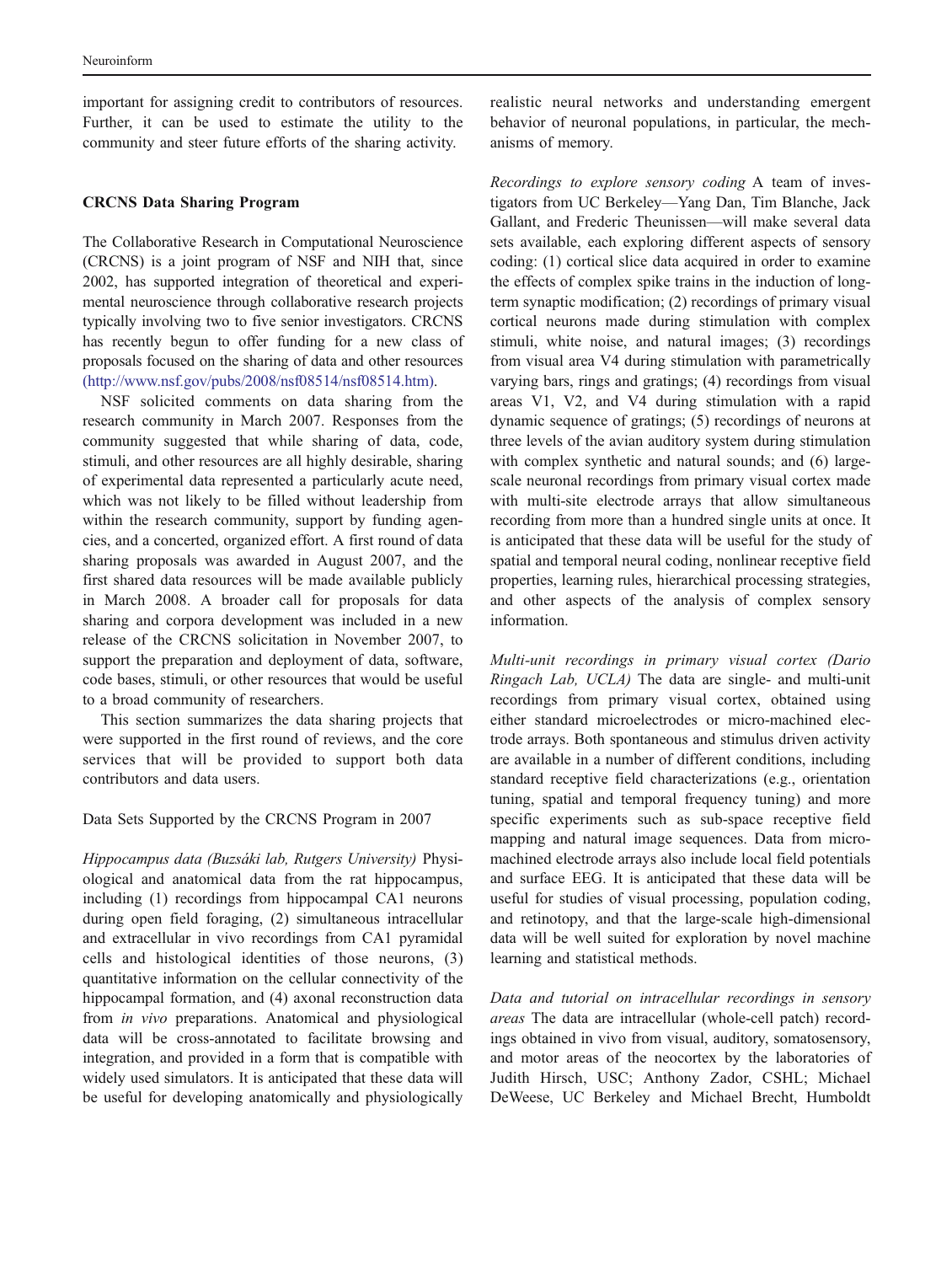<span id="page-7-0"></span>University Berlin. These data include not only spikes but also membrane voltages or currents generated by synaptic connections and intrinsic membrane channels. In addition to providing data, the investigators will develop tutorial materials describing recording methods, stimulus paradigms, and issues relevant to the interpretation of intracellular recordings. It is anticipated that this pooled data set will be useful for those wishing to study a particular sensory modality as well as those who hope to understand common features of neocortical function. It will also be of great value for the development of new methods of data analysis.

Eye movement data (Laurent Itti Lab, USC) The data are recordings of eye movements of subjects watching video clips under natural free viewing conditions. Data will be made available in both raw and processed forms, along with the corresponding video stimuli. Code will be provided for calibration of traces. Software, training data, and validation data will be provided to facilitate the development of prediction algorithms. These data were originally collected for development of an information-theoretic model of visual saliency and visual attention. It is anticipated that they will be useful for a broad range of questions in neuroscience, cognitive psychology, and computer vision. Saliency maps and raw feature maps tied to the information-theoretic model will also be made available, to allow users interested in quantifying which low-level visual features may more strongly attract human attention and gaze to easily perform quantitative analyses.

Core Services Supporting the CRCNS Data Sharing Program

The core facility (Fritz Sommer lab, Redwood Center for Theoretical Neuroscience, UC Berkeley) will provide access to shared resources in a manner that scales up to large data sets. Services will be designed to lessen the burden on contributors to make their data or other resources available and to optimize the ability of the user community to identify and use those resources. Community- and market-oriented mechanisms will be developed to identify resources of particular significance for the field, and to solicit feedback from relevant communities.

# Summary and Conclusions

This article summarizes the views of experimental and theoretical neuroscientists, experts in computer science, governmental observers and a legal expert, who convened in June 2007 to discuss ways to advance public data sharing for computational neuroscience. The workshop revealed

that although some types of neuroscience data have become publicly available, neurophysiology data are still scarce but are essential for improving computational techniques and models. Thus, it was concluded that an initial focus on neurophysiology data is warranted. Conditions under which labs would be willing to share such data were discussed, and the required services, infrastructure and support to ensure data sharing with such focus is successful were outlined. It was recommended that a small core team should provide basic services for data contributors and data users, and it should be responsible for building the data repository. It was also suggested that a governance board consisting of independent scientists and experts connected to the fields of neuroscience and computer science should direct and guide the data sharing activity. Finally, the NSF funded CRCNS data sharing program has been implemented on the basis of recommendations derived from the workshop, and brief descriptions of data sets that will be made publicly available in 2008 were provided. Our hope is that this program will spark broad interest from experimental labs seeking funding for data sharing activities, as well as from theorists in need of high quality experimental data.

Acknowledgements The authors thank the other participants of the workshop: Giorgio Ascoli (George Mason University); György Buzsáki (Rutgers University); Mike Hasselmo (Boston University); Judith Hirsch and Laurent Itti (both from University of Southern California); John Hogenesch (University of Pennsylvania); Terran Lane (University of New Mexico); Dario Ringach (University of California, Los Angeles); Raphael Ritz (International Neuroinformatics Coordination Facility, Stockholm); and Tim Blanche, Yang Dan, Jack Gallant (all from University of California, Berkeley). Thinh Nguyen (Science Commons, Cambridge, MA) provided legal expertise. Government observers (from various agencies) were: Christopher Greer, Dennis Glanzman,Yuan Liu, Peter Lyster, Michael Marron, Rae Silver and Ken Whang. Most of the ideas in this article have emerged from discussions at the workshop. Tim Blanche and Martin Rehn provided helpful feedback on drafts of this article. The authors thank numerous other researchers who provided thoughtful responses to an initial request for comments on data sharing issued by NSF in March 2007. The work described in this article was supported by NSF Grant 0636838 to K. D. Harris, Rutgers University, and by NSF Grant 0749049 to F. T. Sommer, UC Berkeley.

# References

- Ascoli, G. A. (2006). The ups and downs of neuroscience shares. Neuroinformatics, 4, 213–215.
- Bjaalie, J. G., & Grillner, S. (2007). Global neuroinformatics: The international neuroinformatics coordination facility. Journal of Neuroscience, 27, 3613–3615.
- Gardner, D. (2004). Neurodatabase.org: networking the microelectrode. Nature Neuroscience, 5, 486–487.
- Gardner, D., Toga, A. W., Ascoli, G. A., Beatty, J. T., Brinkley, J. F., Dale, A. M., et al. (2003). Towards effective and rewarding data sharing. Neuroinformatics, 1, 289–294.
- Harris, K. D., Csicsvari, J., Hirase, H., Dragoi, G., & Buzsaki, G. (2003). Organization of cell assemblies in the hippocampus. Nature, 424, 552–556.